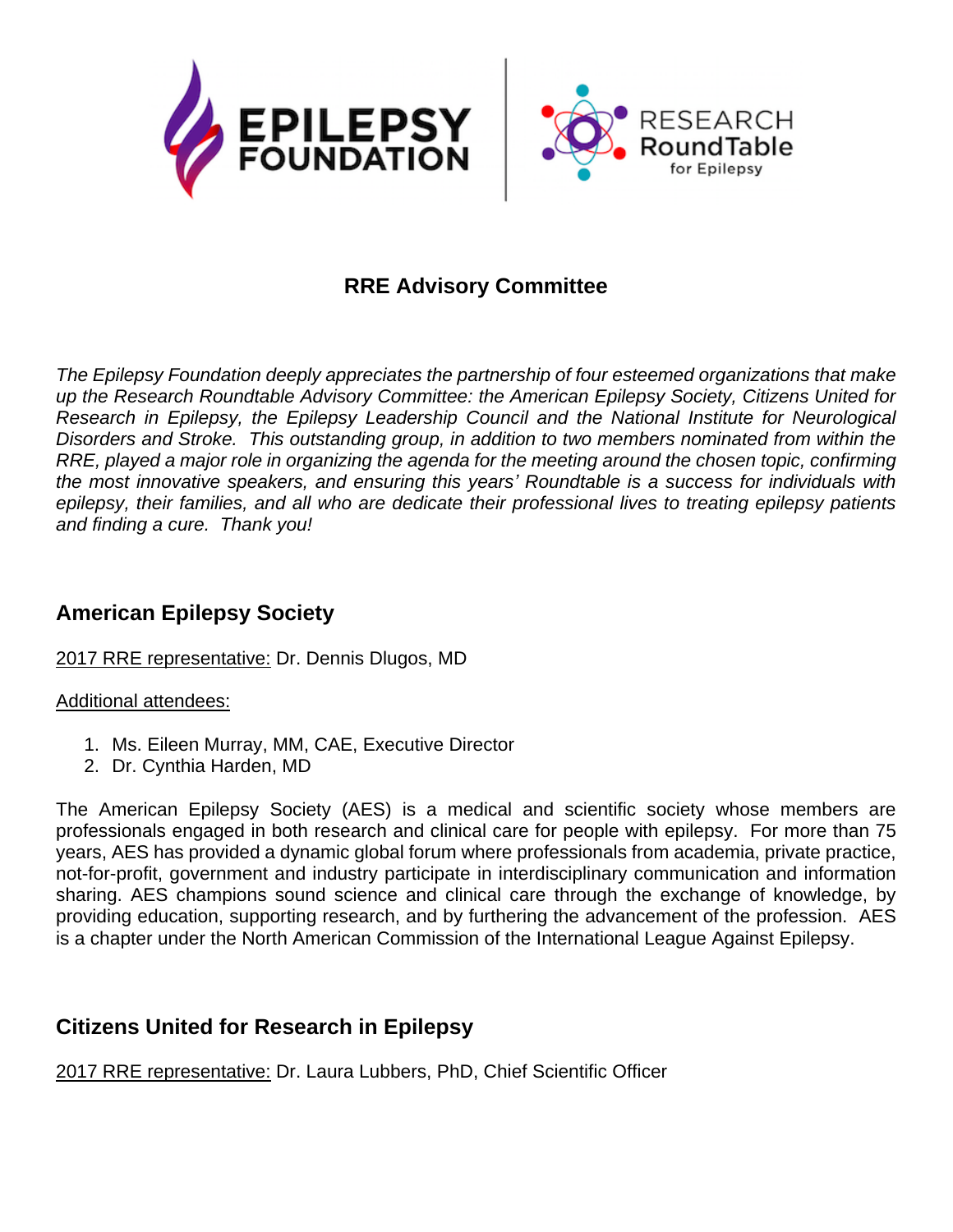



# **Epilepsy Leadership Council**

2017 RRE representative: Dr. Christianne Heck, MD, MMM

## **National Institute of Neurological Disorders and Stroke**

2017 RRE representative: Dr. Adam Hartman, MD, Program Director

#### Additional attendees:

- 1. Dr. John Kehne, PhD, Program Director; Director, Epilepsy Therapy Screening Program
- 2. Dr. Vicky Whittemore, PhD, Program Director, Epilepsy

The National Institute of Neurological Disorders and Stroke (NINDS) is one of the 27 Institutes and Centers at the National Institute of Health (NIH), and since 1950 has been conducting and funding research for brain and nervous system disorders. NINDS promotes scientific discovery through basic and translational research, as well as through clinical trials that benefit patients. Initiatives like the Epilepsy Therapy Screening Program seek to pioneer new therapies for those living with seizures.

# **Research Roundtable Advisory Members**

Each year, members of the Research Roundtable elect two representatives to participate on the Advisory Committee. The 2017 representatives are:

- 1. Dr. Gail Farfel, PhD, Executive Vice President and Chief Development Officer, Zogenix, Inc.
- 2. Dr. Lynn Kramer, MD, Corporate Vice President, Chief Clinical Officer and Chief Medical Officer, Neurology Business Group, Eisai Co. Ltd.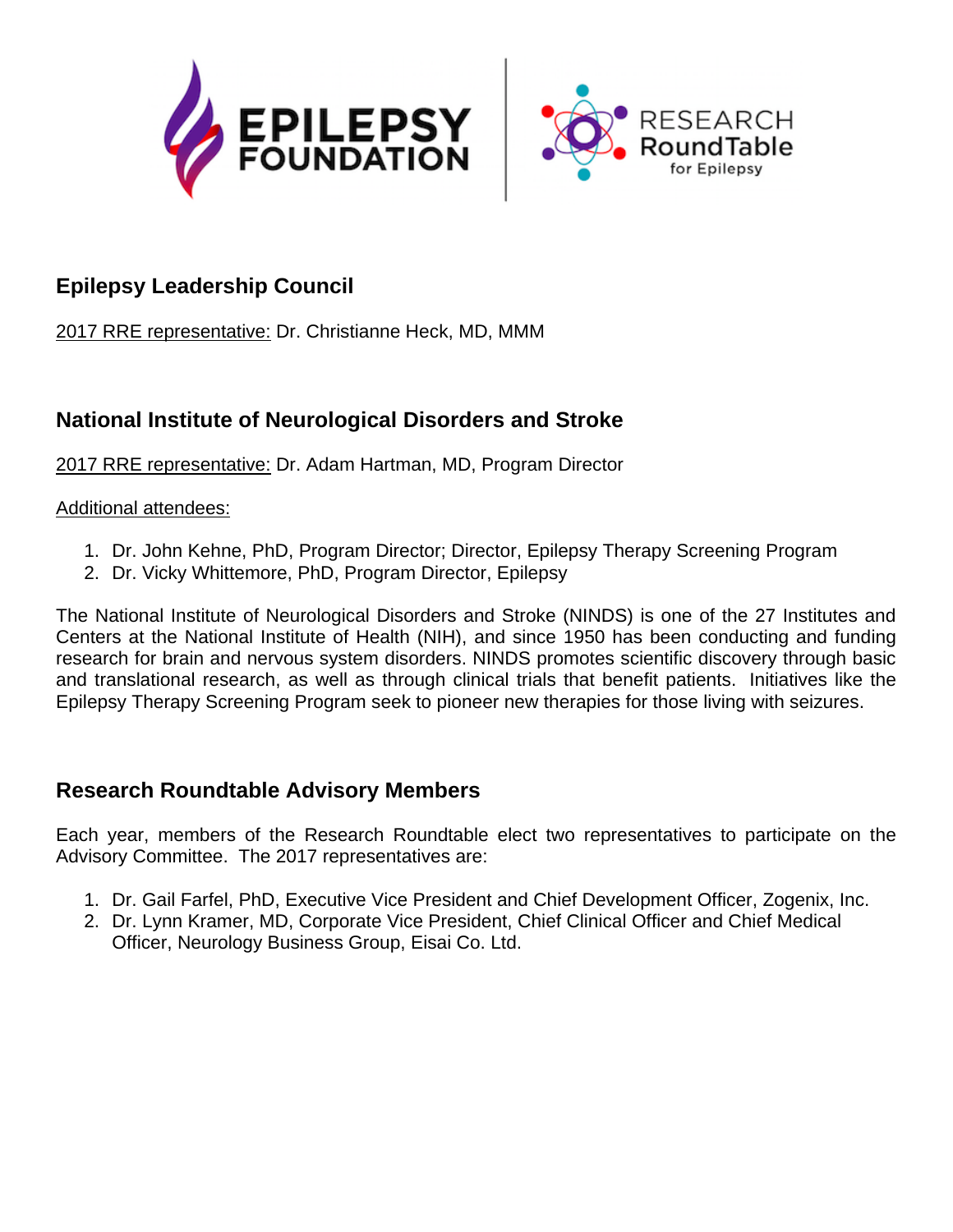

### **2017 RRE Member Companies**

*The Epilepsy Foundation is honored to include eighteen highly innovative companies in the second year of the Research Roundtable for Epilepsy (RRE) initiative. Participating companies, designated representatives, and a brief summary of each member company's priorities for new and improved epilepsy therapies are listed below. On behalf of the community of individuals and families living with epilepsy, the Foundation commends the Research Roundtable member companies for contributing to this altruistic and collaborative partnership to advance new therapies for the epilepsies. Thank you!*

### **Adamas Pharmaceuticals**

Adamas Pharmaceuticals, Inc. is driven to improve the lives of those affected by chronic disorders of the central nervous system. The company seeks to achieve this by modifying the pharmacokinetic profiles of approved drugs to create novel therapeutics for use alone and in fixed-dose combination products. Adamas is currently developing ADS-5102, its lead wholly owned product candidate, for the treatment of levodopa-induced dyskinesia associated with Parkinson's disease and for the treatment of major symptoms associated with multiple sclerosis in patients with walking impairment. The company is also evaluating ADS-4101, an extended-release version of an FDA-approved single-agent compound for the treatment of epilepsy. In addition, under a license agreement with Forest Laboratories Holdings Limited, an indirect wholly owned subsidiary of Allergan plc., the company is eligible to receive royalties from Forest on sales of Namenda XR® and Namzaric™ beginning in June of 2018 and May of 2020, respectively. For more information, please visit www.adamaspharma.com.

(Namzaric™ is a trademark of Merz Pharma GmbH & Co. KGaA; Namenda XR® is a registered trademark of Merz Pharma GmbH & Co. KGaA.)

### **Anavex Life Sciences Corporation**

2017 RRE representative: Christopher Missling, PhD, Chief Executive Officer and President

#### Additional attendees:

1. Ms. Kristina Capiak, CCRP, Vice President of Regulatory Affairs

Anavex Life Sciences Corp. is a biopharmaceutical company dedicated to the development of differentiated therapeutics for the treatment of neurodegenerative and neurodevelopmental diseases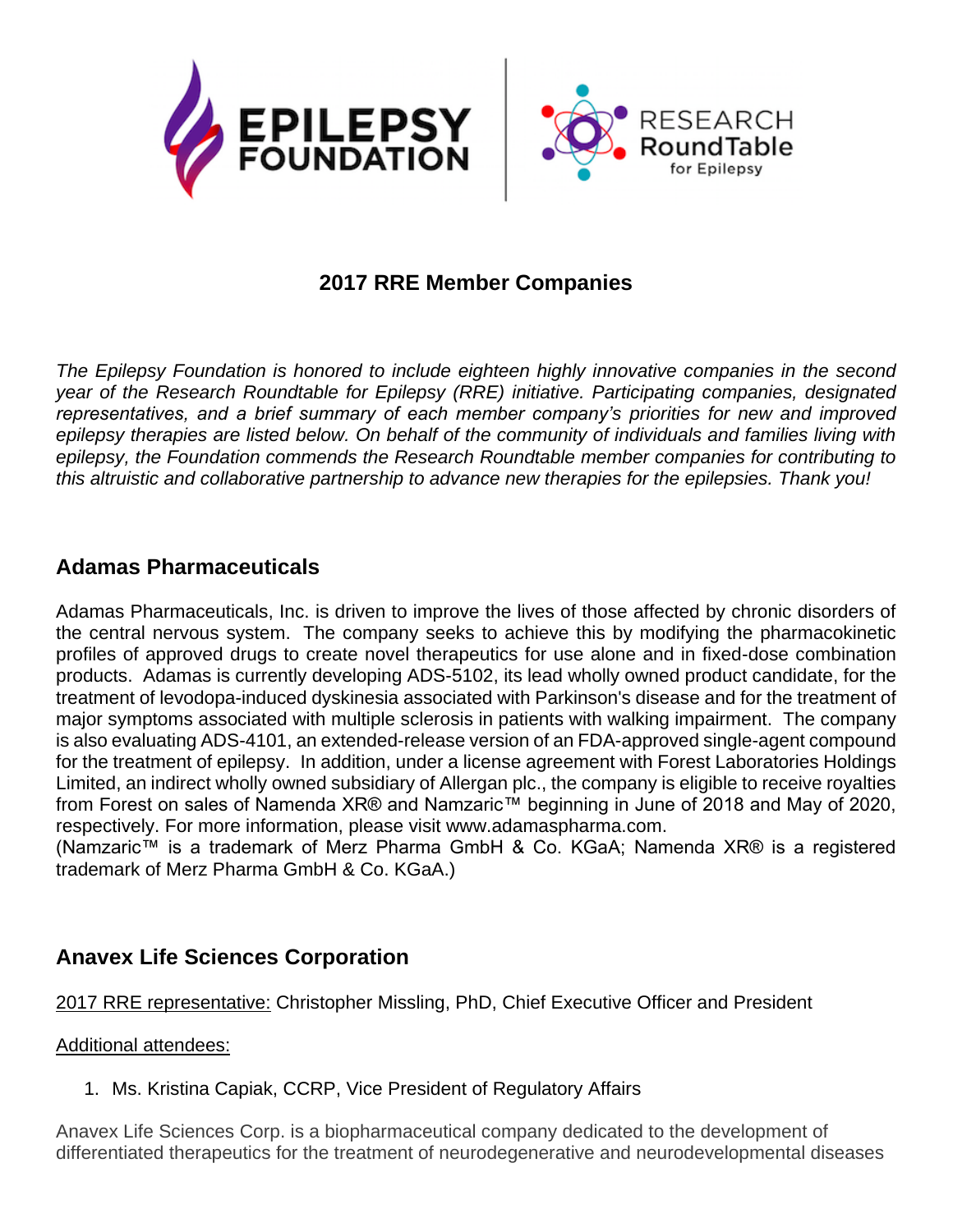

including Alzheimer's disease, Parkinson's disease and rare, orphan indications such as Rett syndrome, for which the FDA has awarded orphan designation for ANAVEX 2-73. Anavex's lead drug candidate, ANAVEX 2-73, is an orally available, small-molecule activator of the sigma-1 receptor restoring cellular homeostasis by targeting protein misfolding, oxidative stress, mitochondrial dysfunction, inflammation and cellular stress, factors in both neurodegenerative and neurodevelopmental diseases.

ANAVEX 2-73 Phase 2a clinical trial in Alzheimer's disease met both primary and secondary endpoints. ANAVEX 2-73 demonstrate a favorable safety, bioavailability, dose-response curve and cognitive and functional benefits. ANAVEX 2-73 demonstrated also efficacy in the following preclinical animal models: Rett syndrome (data from the Rett Syndrome Foundation), epileptic seizures (data from the NIH), Parkinson's disease (data from The Michael J. Fox Foundation for Parkinson's Research), Fragile X-autism-related disorders (data from the Fraxa Foundation), depression, anxiety and multiple sclerosis (MS), indicating its potential to treat additional CNS disorders. Anavex was awarded a grant from the Rett syndrome Foundation to commence a Phase 2 trial with ANAVEX 2- 73.

# **Axcella Health**

### **Eisai**

2017 RRE representative: Dr. Lynn Kramer, MD, Corporate Vice President, Chief Clinical Officer and Chief Medical Officer, Neurology Business Group, Eisai Co. Ltd.

#### Additional Attendees:

1. Dr. Antonio Laurenza, MD, Executive Director, Clinical Development, Neurology Business **Group** 

A fully integrated pharmaceutical business, Eisai operates in two global business groups, oncology and neurology, of which epilepsy is a key area of therapeutic focus. The company strives to discover and develop innovative therapies based on an understanding of the emotions and realities of patients, in order to effectively address unmet medical needs. Its epilepsy products include Fycompa®, an AMPA receptor antagonist discovered in-house; Inovelon®/BANZEL®, a treatment for the rare disease Lennox-Gastaut syndrome; Zonegran®, a treatment for partial-onset seizures that Eisai owns the rights to in Europe, the Middle East, Africa and Russia under license from Sumitomo Dainippon Pharma Co., Ltd.; and Zebinix®, a treatment for partial-onset seizures that Eisai co-markets in Europe, the Middle East and Africa through a licensing agreement with the BIAL Group. To learn more about Eisai, please visit us at [www.eisai.com.](http://www.eisai.com/)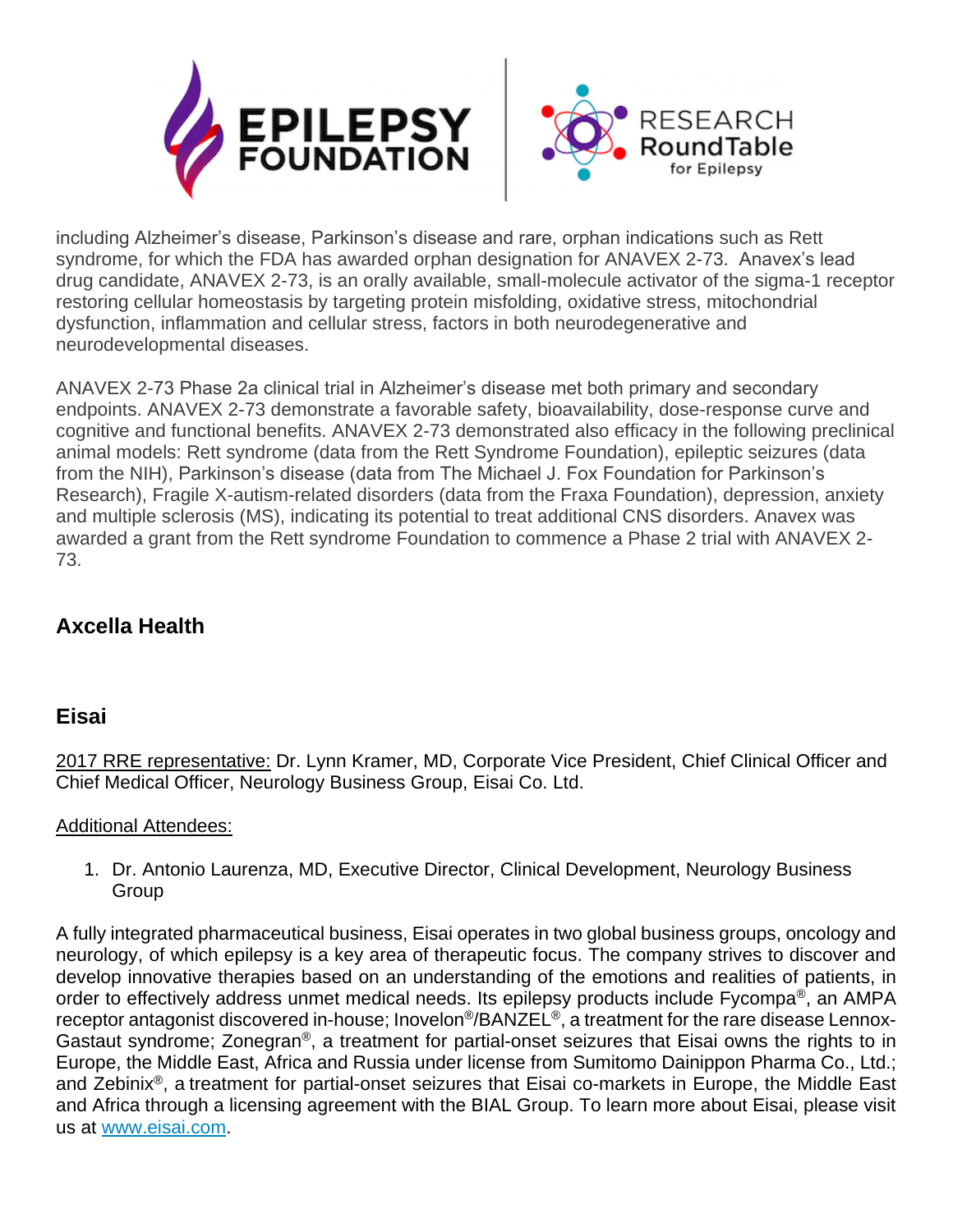



### **GW Pharmaceuticals**

2017 RRE representative: Dr. Stephen Wright, MD, MBBS, Chief Medical Officer, GW Pharmaceuticals

#### Additional attendees:

- 1. Dr. Kelly Simontacchi, PhD, Senior Advisor, Greenwich Biosciences
- 2. Dr. Catherine Maher, PhD, Head, US Regulatory Affairs, Greenwich Biosciences

Greenwich Biosciences is the US subsidiary of GW Pharmaceuticals plc. The company has established a world leading position in the development of plant-derived cannabinoid prescription medicines to meet patient needs in a wide range of therapeutic indications. Their current epilepsy pipeline of investigational products includes Epidiolex® (cannabidiol oral solution) as a treatment for various orphan pediatric epilepsy syndromes and GWP42006, which features cannabidivarin (CBDV) as the primary cannabinoid and which has shown antiepileptic properties across a range of preclinical models of epilepsy.

### **Lundbeck**

2017 RRE representative: Dr. Krai-rith Chatamra, PhD, Head of Neurology, Medical Affairs-US

#### Additional attendees:

1. Mr. David Tworek, MS, MBA, Regional Director, Medical Affairs

Lundbeck is a global pharmaceutical company based in Demark and founded in 1915 that strives for global leadership in psychiatry and neurology. One of the world's leading companies specializing in brain disorders, Lundbeck is focused on developing innovative treatments. Their epilepsy products include Onfi (clobazam; approved in 2011 for use in Lennox-Gastaut syndrome), Sabril (vigabatrin; approved in 2009 for use in Infantile Spasms and refractory complex-partial seizures), and I.V. Carbamazepine, recently approved by the FDA.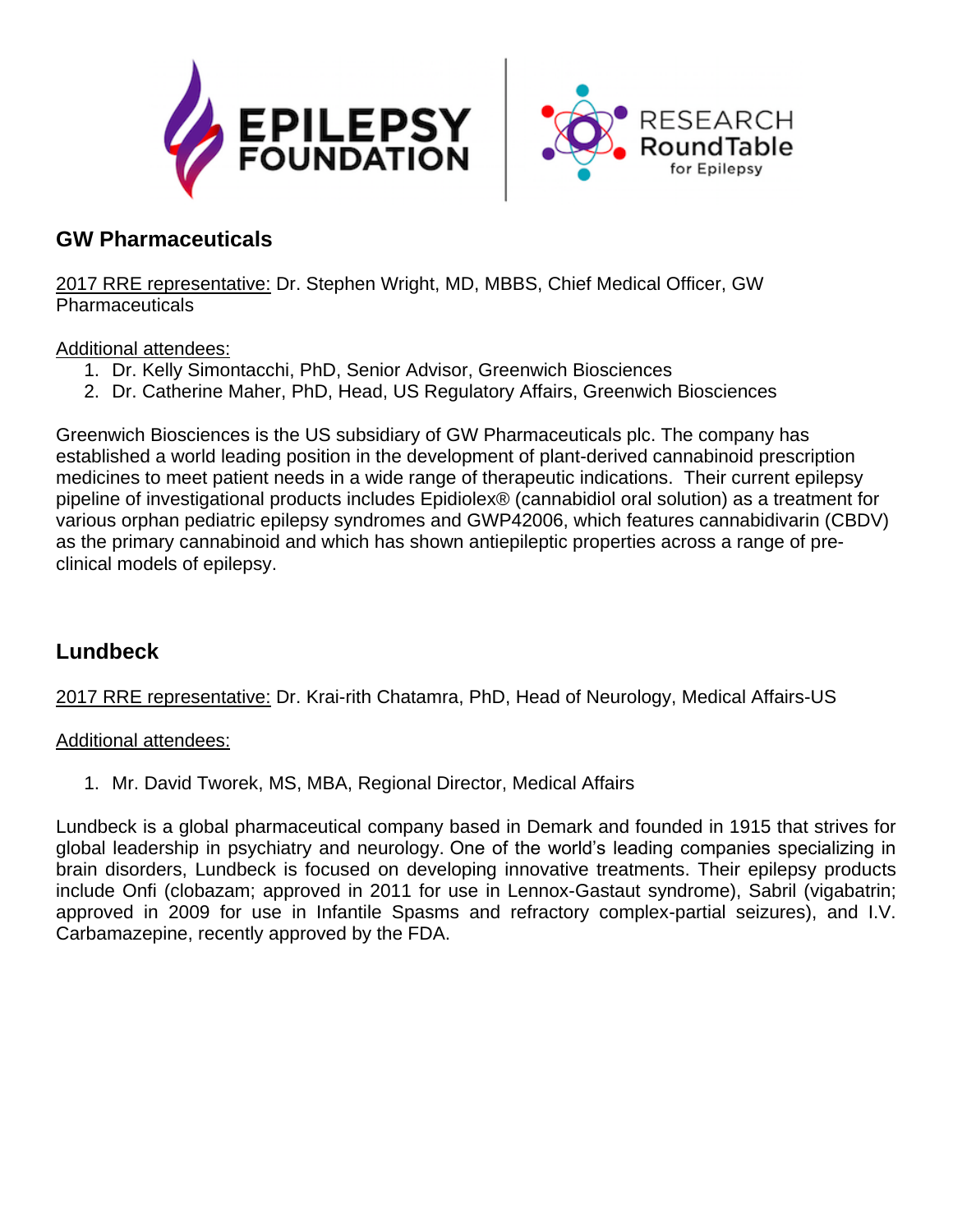



### **MonoSol**

2017 RRE representative: Mr. Tracy J. Stalvey, MPH, MBA, Director of Clinical Operations

#### Additional attendees:

- 1. Mr. A. Mark Schobel, Chief Innovation and Strategy Officer
- 2. Dr. Alfred Schweikert, PhD, VP and Head of Regulatory Affairs

MonoSol Rx is a specialty pharmaceutical company leveraging its proprietary PharmFilm drug delivery technology to develop products that improve patient outcomes and address unmet needs. PharmFilm can benefit patients by improving the efficacy, safety, convenience, and compliance of pharmaceutical products. MonoSol Rx's leadership in film drug technology is supported by strong IP protection, a robust pipeline of prescription drug formulations, and two FDA-approved products — Suboxone® (buprenorphine and naloxone) sublingual film and Zuplenz® (ondansetron) oral soluble film. Their epilepsy pipeline includes Diazepam Buccal Soluble Film and Clobazam Oral Soluble Film.

### **Neurelis**

2017 RRE representative: Mr. Craig Chambliss, Chief Executive Officer and Co-founder

Neurelis is a specialty pharmaceutical company organized to license, develop, and commercialize product candidates for the treatment of central nervous system disorders. Neurelis' lead product, NRL-1 (intranasal diazepam), is being developed worldwide for pediatric, adolescent, and adult patients with epilepsy who require intermittent use of diazepam to control cluster seizures. In clinical trials, the NRL-1 nasal spray has shown high bioavailability, low patient-to-patient and dose-to-dose variability, and minimal adverse events. In November 2015, Neurelis received Orphan Drug Designation for NRL-1 in the treatment of Acute Repetitive Seizures, and it is in the final stage of clinical testing prior to submitting an NDA.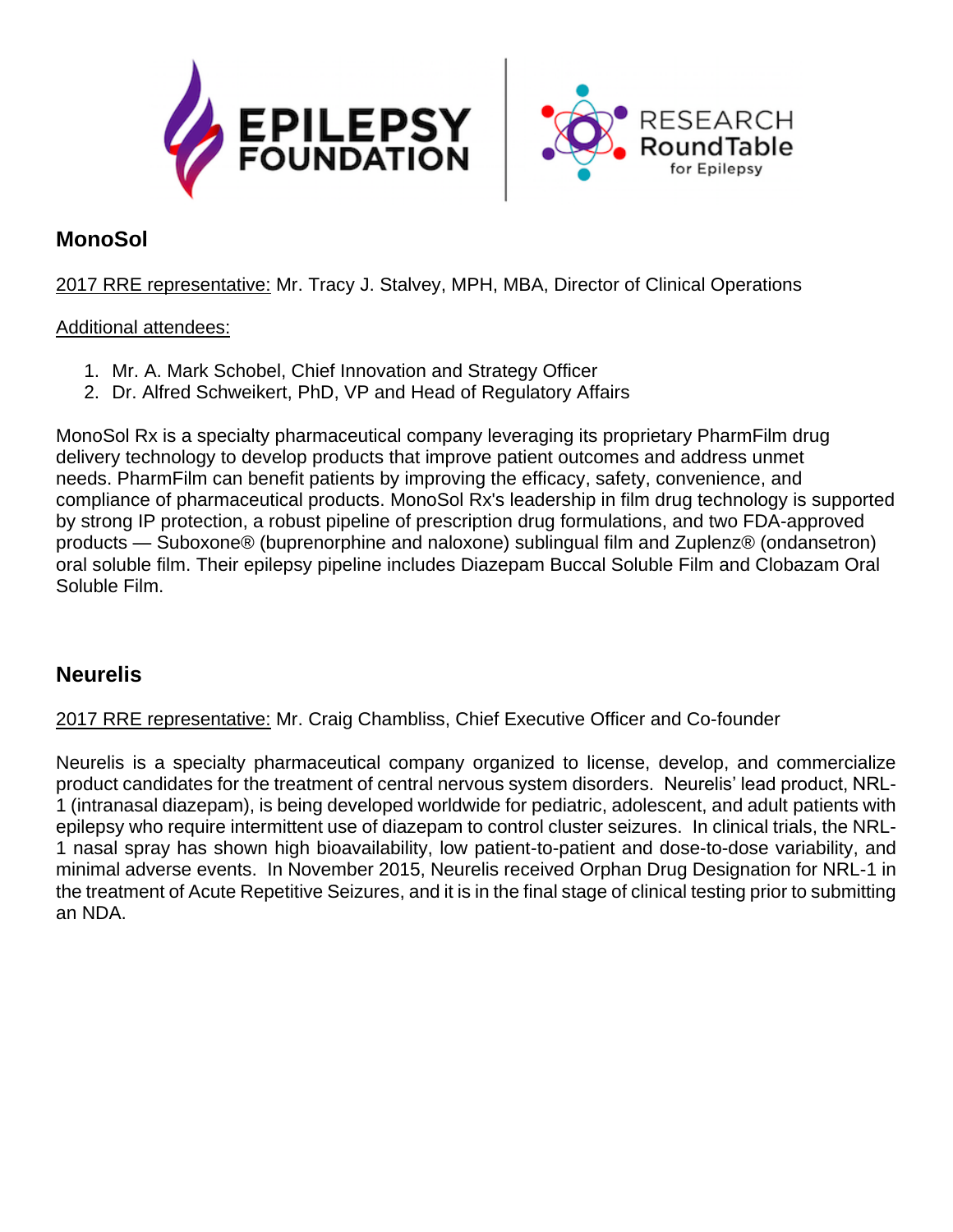



### **Ovid Therapeutics**

#### 2017 RRE representative: Dr. Matthew During, MD, President/Founder, CSO

#### Additional attendees:

- 1. Dr. Joe Grieco, MD Associate Director of Clinical Development
- 2. Dr. Jeannie Visootsak, MD, Early Clinical Development

Ovid Therapeutics is a biopharmaceutical company focused on developing therapies for rare and orphan diseases of the brain. Ovid is pursuing the development of OV101 (gaboxadol) in Angelman syndrome and Fragile X syndrome, two orphan neurological disease indications with no available treatment options. Currently, Ovid has two active studies (Phase 2 safety/exploratory efficacy in adults with Angelman syndrome and Phase 1 PK Study in adolescent subjects with Angelman syndrome and Fragile X syndrome). Ovid is also partnering with Takeda to initiate a Phase 1b/2a study in 2017 in patients with rare epileptic encephalopathies including Dravet syndrome, Lennox-Gastaut syndrome and Tuberous Sclerosis Complex.

### **Pfizer**

2016 RRE representative: Dr. Lloyd Knapp, PharmD, Executive Director, Pfizer Global Product Development, Neurosciences and Pain, Pfizer Innovative Health

#### Additional attendees:

- 1. Ms. Diane Shoda, Senior Director, Pfizer Regulatory Affairs
- 2. Dr. Bruce Parsons, MD, Senior Director Pfizer Global Medical Affairs, Pfizer Innovative **Health**

Pfizer continues to explore neuroscience diseases with researchers exploring Precision Medicine approaches, rooted in human biology, neuroimaging, novel biomarkers, and a deeper understanding of brain circuitry. Neuroscience researchers are exploring the origins of central nervous system (CNS) diseases using genetics, neurophysiology, and functional brain imaging to design next generation therapeutics. Their epilepsy pipeline includes work with Lyrica (pregabalin; initially approved as adjunctive treatment for partial onset seizures in 2004 in EU), including an ongoing, comprehensive pediatric epilepsy program, as well as PF-06372865 being investigated in a photo-sensitivity epilepsy study.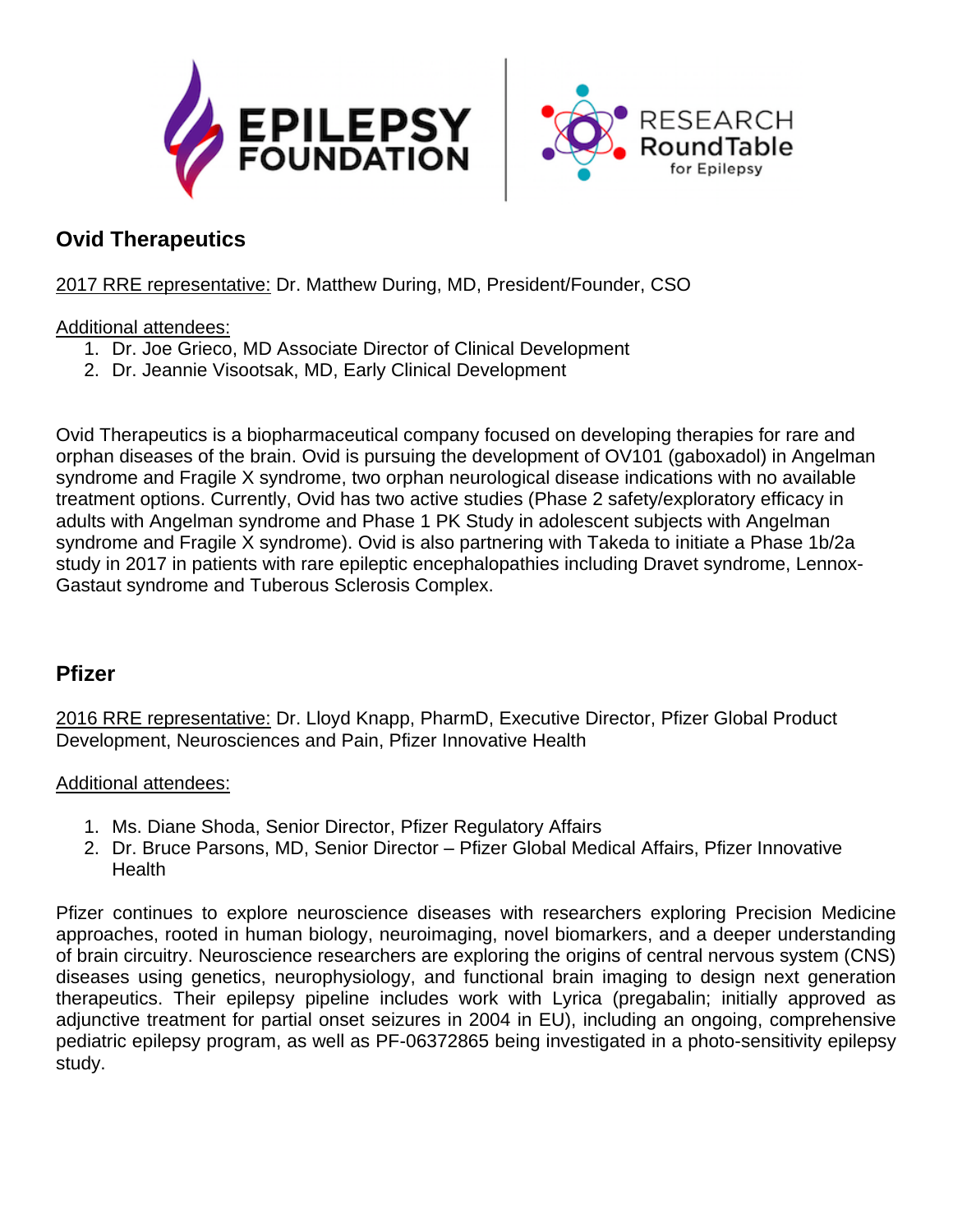



## **SAGE Therapeutics**

2017 RRE representative: Dr. Amy Schacterle, PhD, Vice President Regulatory Affairs and Quality **Assurance** 

Sage Therapeutics is a clinical-stage biopharmaceutical company committed to developing novel medicines to transform the lives of patients with life-altering central nervous system (CNS) disorders. Sage has a portfolio of novel product candidates targeting critical CNS receptor systems. Sage's lead program, SAGE-547, is in Phase 3 clinical development for super-refractory status epilepticus, a rare and severe seizure disorder. Sage is developing its next generation modulators with a focus on acute and chronic CNS disorders, including orphan epilepsies.

### **Sunovion Pharmaceuticals Inc.**

2017 RRE representative: Mr. Todd Grinnell, Director, Clinical Development and Medical Affairs

#### Additional attendees:

1. Dr. David Blum MD, Executive Medical Director

Sunovion's contribution to epilepsy therapeutics is Aptiom (eslicarbazepine acetate). This agent is approved by FDA for the treatment of partial-onset seizures as monotherapy or adjunctive therapy. Other marketed agents include Latuda (for treatment of schizophrenia and bipolar depression), Brovana (for controlling symptoms of COPD), and Lunesta (for insomnia). They are developing new therapies in the areas of attention deficit disorder, schizophrenia, binge-eating disorder, motor deficit from chronic stroke, and COPD.

### **Supernus Pharmaceuticals**

2017 RRE representative: Dr. Stefan Schwabe, MD, PhD, Chief Medical Officer, EVP of Research and Development

Additional attendees:

1. Dr. Welton O'Neal, PharmD, Head of Medical Affairs

Supernus has brought two exciting medications to the epilepsy field in recent years: Oxtellar XR (oxcarbazepine) and Trokendi XR (topiramate). They also have a dynamic pipeline in psychiatry, which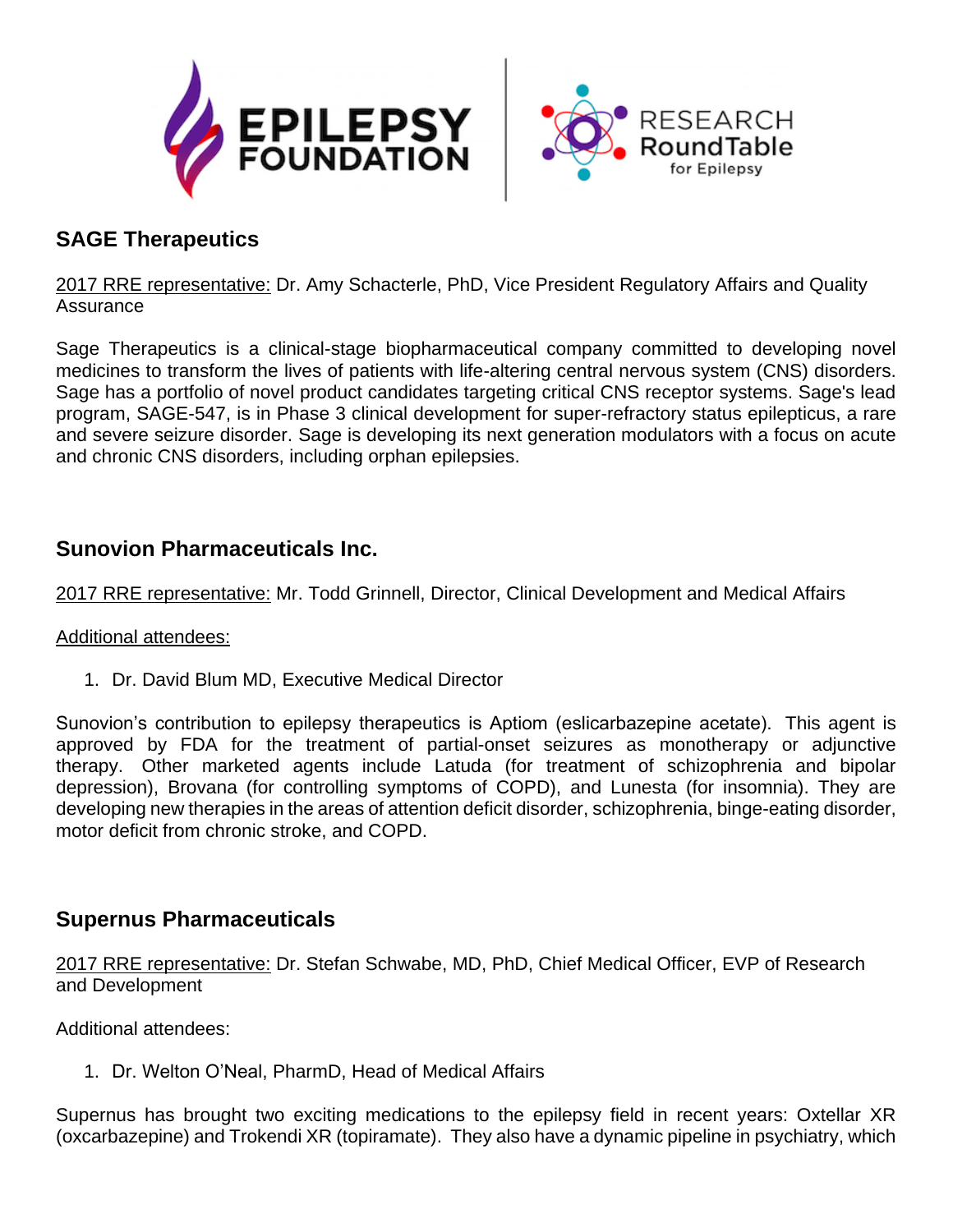



is peaking interest among the neurology community due to the question of links between the two specialties.

### **Takeda**

2017 RRE representative: Dr. Mahnaz Asgharnejad, PharmD, VP Global Program Leader

#### Additional attendees:

1. Dr. Jonathon Parker, RPh, MS, PhD, VP Global Regulatory Affiars

Takeda Pharmaceutical Company Limited is a global, research and development-driven pharmaceutical company committed to bringing better health and a brighter future to patients by translating science into life-changing medicines. Takeda focuses its R&D efforts on oncology, gastroenterology and central nervous system therapeutic areas plus vaccines. Takeda conducts R&D both internally and with partners to stay at the leading edge of innovation. New innovative products, especially in oncology and gastroenterology, as well as our presence in Emerging Markets, fuel the growth of Takeda. More than 30,000 Takeda employees are committed to improving quality of life for patients, working with our partners in health care in more than 70 countries. Among the several compounds in development in the CNS area is TAK-935; a potent, highly-selective, first-in-class inhibitor of the enzyme cholesterol 24-hydroxylase (CH24H); which is being studied in rare pediatric epilepsies. Additional information about Takeda is available through its corporate website, [www.Takeda.com.](http://www.takeda.com/)

### **UCB**

2017 RRE representative: Dr. Konrad Werhahn, MD, PhD, Head of Clinical Strategy, Seizure Freedom Patient Value Mission

#### Additional attendees:

- 1. Dr. Elena Cleary, PhD, Head of Regulatory Pathways, Seizure Freedom Patient Value Mission
- 2. Dr. Ali Bozorg, MD, Medical Director, Seizure Freedom Patient Value Mission

UCB has a rich heritage in epilepsy with more than 20 years of experience in the research and development of anti-epileptic drugs. As a company with a long-term commitment to epilepsy research, UCB's goal is to create more value for patients by addressing their unmet medical needs and continuously advancing science to be able to deliver the right drug at the right time to the right patient. In 2016, there were several significant achievements and pipeline updates to the epilepsy portfolio: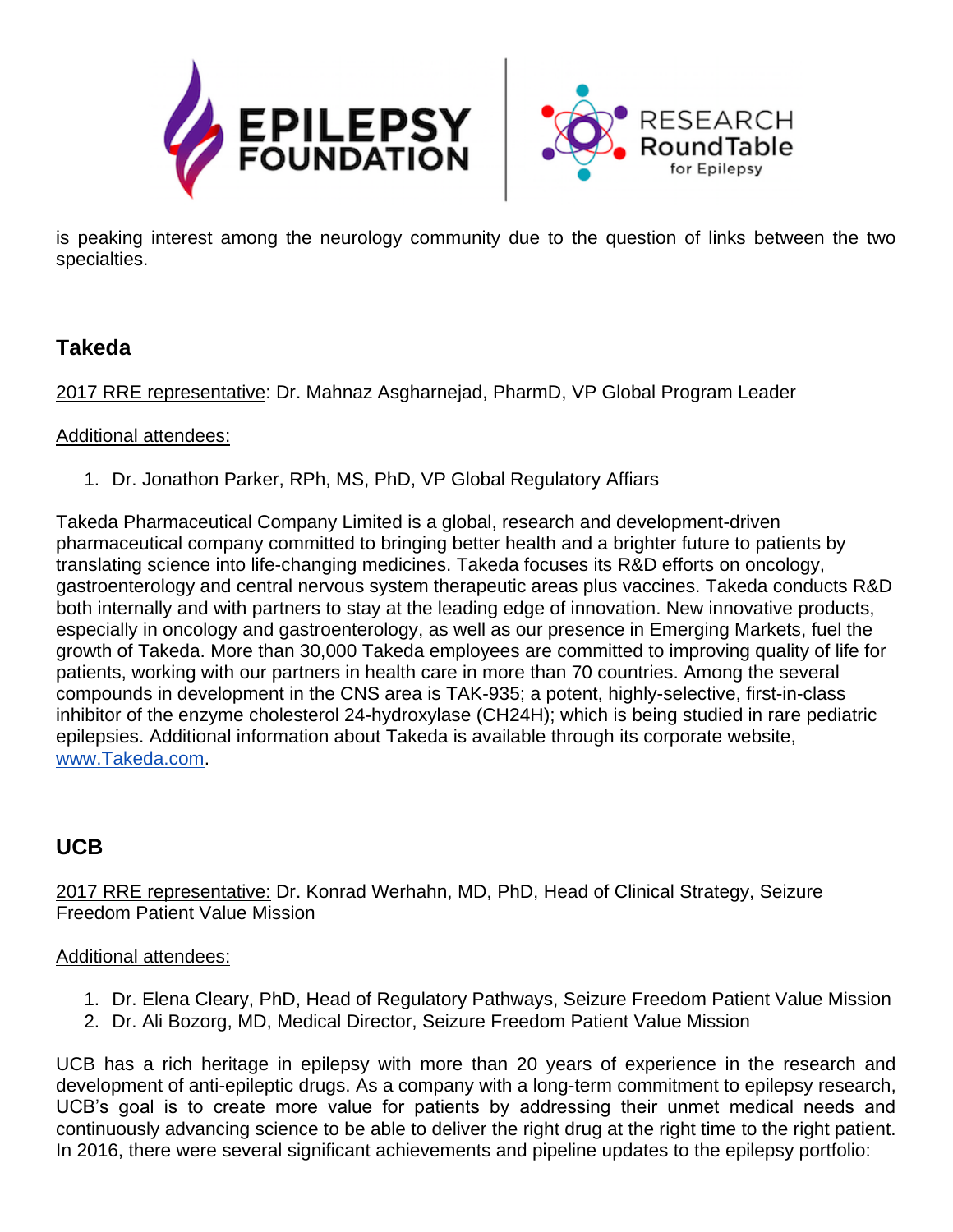



- Vimpat<sup>®</sup> (lacosamide) was approved by the European authorities for use as monotherapy in the treatment of adults with partial-onset seizures, and was approved for use in Japan as adjunctive therapy for partial-onset seizures in patients 16 years and older.
- Briviact<sup>®</sup> (brivaracetam) was approved in the US and the EU as adjunctive therapy in adults (16 years and older) with partial onset seizures.
- UCB0942 (PPSI) has ongoing Phase II studies in highly drug resistant epilepsy.
- UCB3491 (Radiprodil), an investigational treatment for epilepsy, started clinical Phase I.

# **Upsher-Smith Laboratories**

2017 RRE representative: Dr. Mark B. Halvorsen, PharmD, Medical & Scientific Affiars Associate Vice President

Upsher-Smith Laboratories, Inc. is a family-owned, privately-held pharmaceutical company. Since 1919, we've been a partner in healthcare, striving to be a trusted source for quality, affordable generic and branded medications that bring confidence to patients and families, create better health outcomes and lower the cost of care. Our goal is to continually expand our portfolio with therapies and solutions that measurably improve lives. Historically known for our strong industry relationships and consistent supply, we also view ourselves as a company that can see, pursue and do things differently. We aspire to push boundaries, make an impact and deliver value—not only for our wide variety of customers, but also for the healthcare system at large. For more information, visit [www.upsher-smith.com.](http://www.upsher-smith.com/)

# **Zogenix**

2017 RRE representative: Dr. Gail Farfel PhD, Executive Vice President and Chief Development **Officer** 

#### Additional attendees:

- 1. Dr. Arnold Gammaitoni, PharmD, Vice President of Medical and Scientific Affairs
- 2. Mr. Alan J. (AJ) Acker, Vice President, Global Regulatory Affairs

Zogenix, Inc. (Nasdaq: ZGNX) is a pharmaceutical company committed to developing and commercializing CNS therapies that address unmet medical needs of people living with orphan and CNS disorders who need innovative treatment alternatives to improve their daily functioning. Zogenix's lead investigational product candidate is ZX008, a fenfluramine HCl oral solution. ZX008 is currently being evaluated in a multicenter, double-blind, parallel-group, placebo-controlled Phase 3 clinical program, FAiRE (Fenfluramine Assessment in Rare Epilepsy), to assess the efficacy, safety, and PK